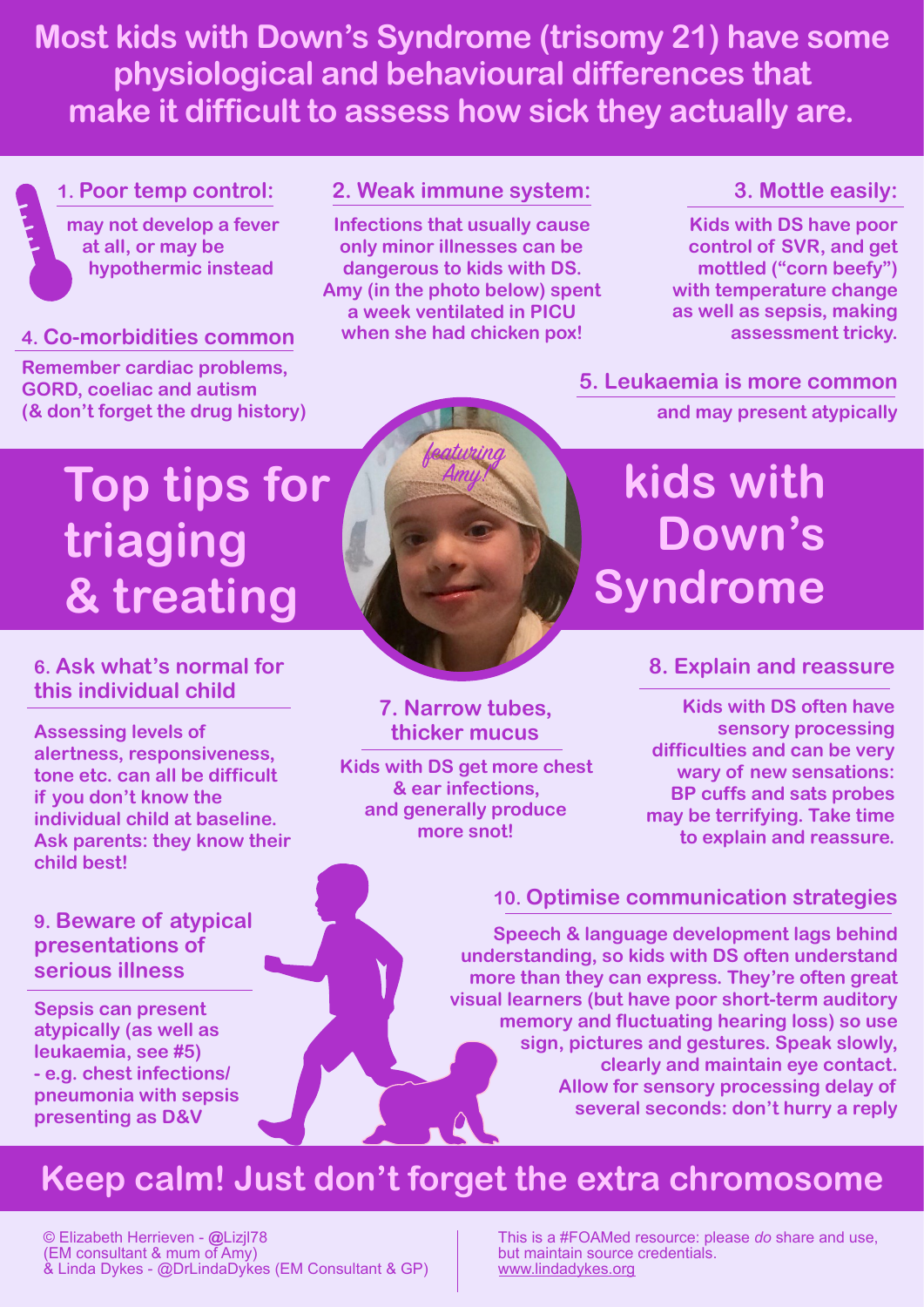**Most kids with Down's Syndrome (trisomy 21) have some physiological and behavioural differences that make it difficult to assess how sick they actually are.** 

### **1. Poor temp control:**

**may not develop a fever at all, or may be hypothermic instead** 

### **4. Co-morbidities common assessment tricky.**

**Remember cardiac problems, GORD, coeliac and autism (& don't forget the drug history)**

### **2. Weak immune system:**

**Infections that usually cause only minor illnesses can be dangerous to kids with DS. Amy (in the photo below) spent a week ventilated in PICU** 

featuing Amy!

featuring

**3. Mottle easily:** 

**Kids with DS have poor control of SVR, and get mottled ("corn beefy") with temperature change as well as sepsis, making** 

**5. Leukaemia is more common** 

**and may present atypically** 

# **Top tips for triaging & treating**

### **6. Ask what's normal for this individual child**

**Assessing levels of alertness, responsiveness, tone etc. can all be difficult if you don't know the individual child at baseline. Ask parents: they know their child best!** 

### **9. Beware of atypical presentations of serious illness**

**Sepsis can present atypically (as well as leukaemia, see #5) - e.g. chest infections/ pneumonia with sepsis presenting as D&V** 

**7. Narrow tubes, thicker mucus** 

**Kids with DS get more chest & ear infections, and generally produce more snot!** 

## **kids with Down's Syndrome**

### **8. Explain and reassure**

**Kids with DS often have sensory processing difficulties and can be very wary of new sensations: BP cuffs and sats probes may be terrifying. Take time to explain and reassure.** 

**10. Optimise communication strategies**

**Speech & language development lags behind understanding, so kids with DS often understand more than they can express. They're often great visual learners (but have poor short-term auditory memory and fluctuating hearing loss) so use sign, pictures and gestures. Speak slowly, clearly and maintain eye contact. Allow for sensory processing delay of several seconds: don't hurry a reply**

### **Keep calm! Just don't forget the extra chromosome**

© Elizabeth Herrieven - **@**[Lizjl78](https://twitter.com/Lizjl78) (EM consultant & mum [of Amy\)](https://twitter.com/Lizjl78)  & Linda Dykes - @DrLindaDykes (EM Consultant & GP)

This is a #FOAMed resource: please *do* share and use, but maintain source credentials. [www.lindadykes.org](http://www.lindadykes.org)